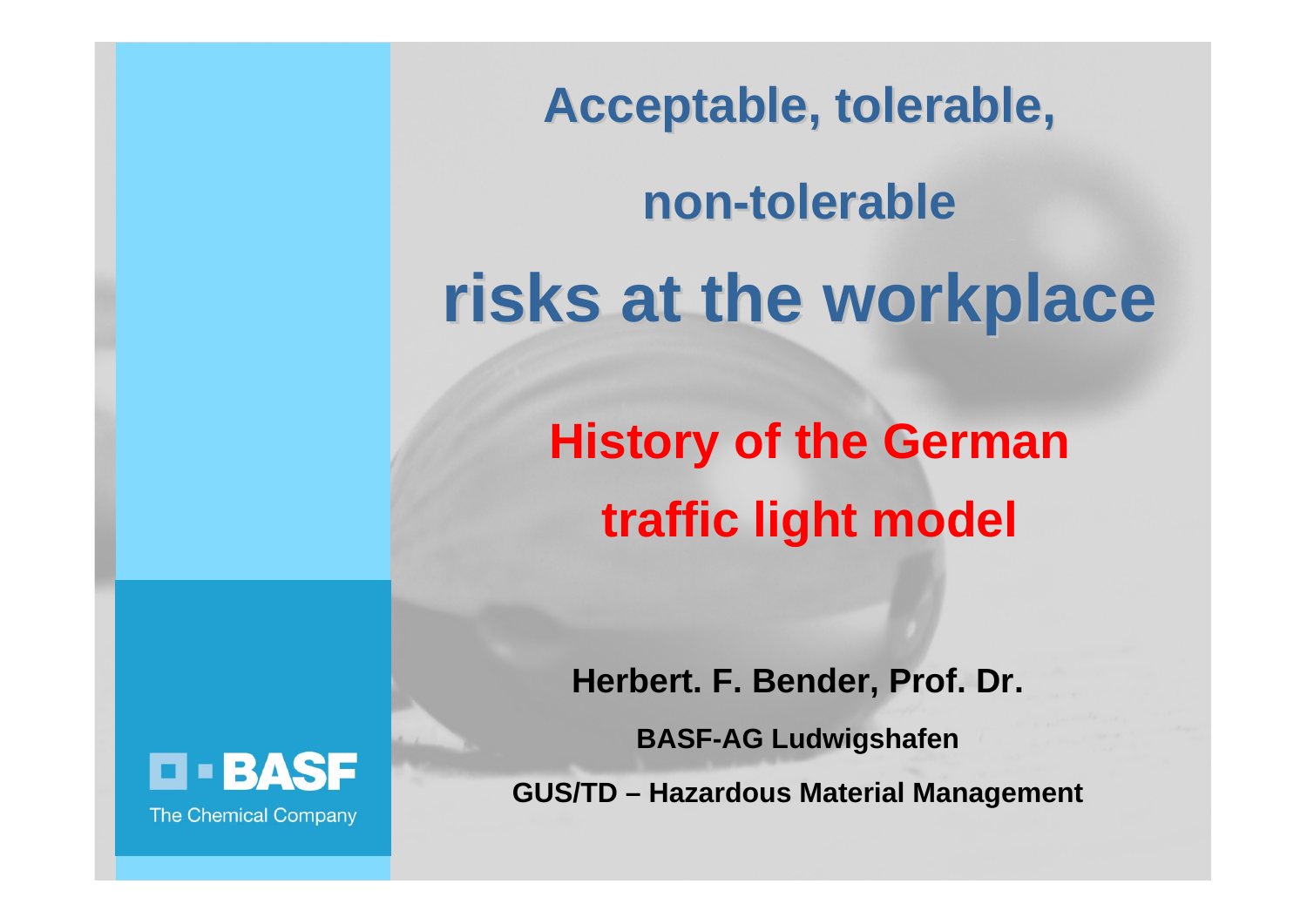## **Topics**

- $\rightarrow$ Risks of every day life
- $\rightarrow$  Assessment of the risks of carcinogenic substances for all inhabitants of industrial societies
- $\rightarrow$ Recommendation of the German Radiation Safety Commission
- $\rightarrow$  Comparison of the lethal risks of different industrial and professional areas
- $\rightarrow$ Comparison of different risks of chemicals in everyday life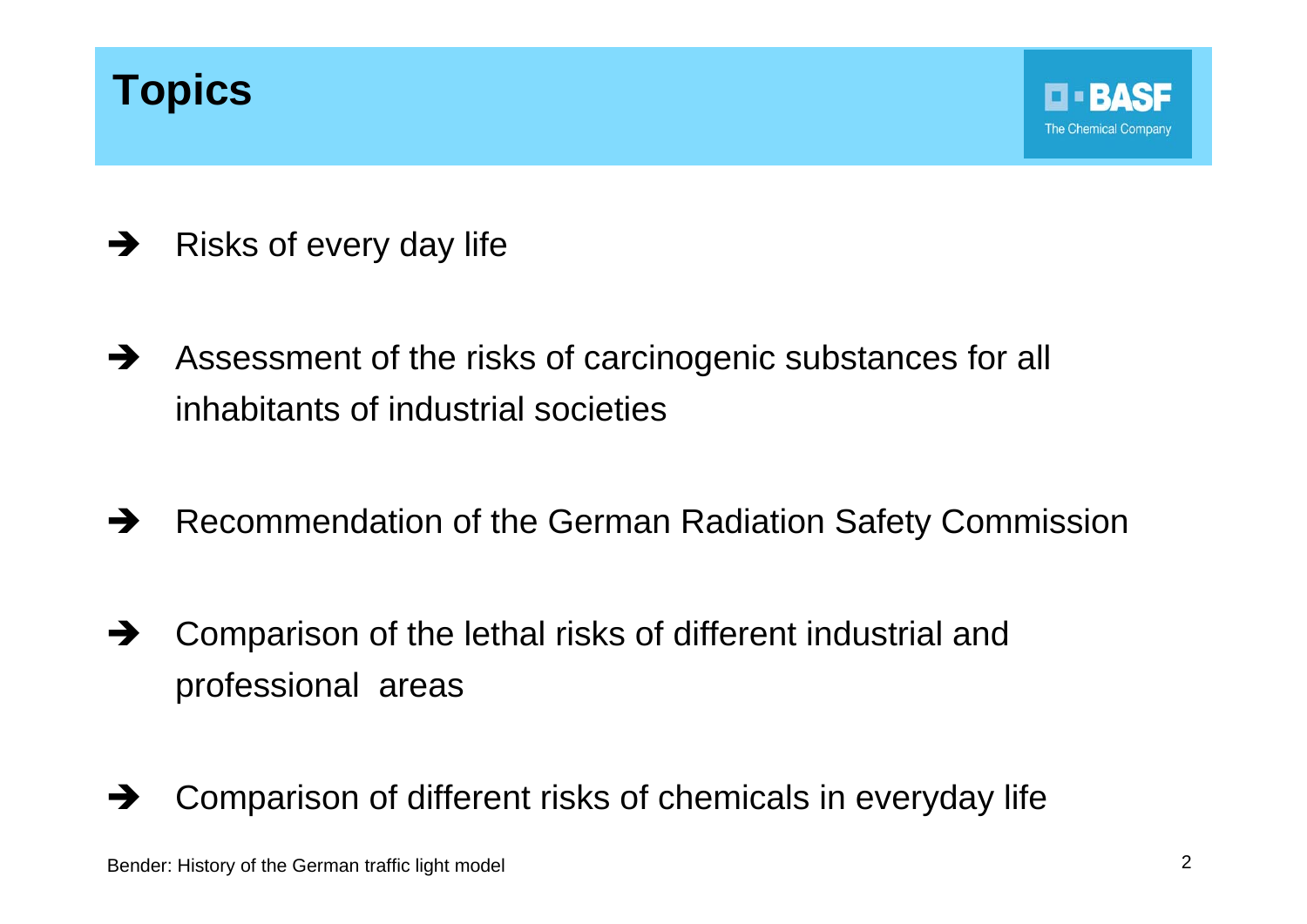



| Risk of a fatal lightning strike                     | 1:1,600,000             |
|------------------------------------------------------|-------------------------|
| <b>Risk of dying from shark attack</b>               | 1:70,000,000            |
| Risk in USA of dying as a consequence of a hurricane | 1:7,000,000<br>1:60,000 |
| Risk of dying by a snakebite                         | 1:56,000                |
| Risk for a pregnant woman, dying during childbearth  | 1:300,000               |

Bender: History of the German traffic light model 3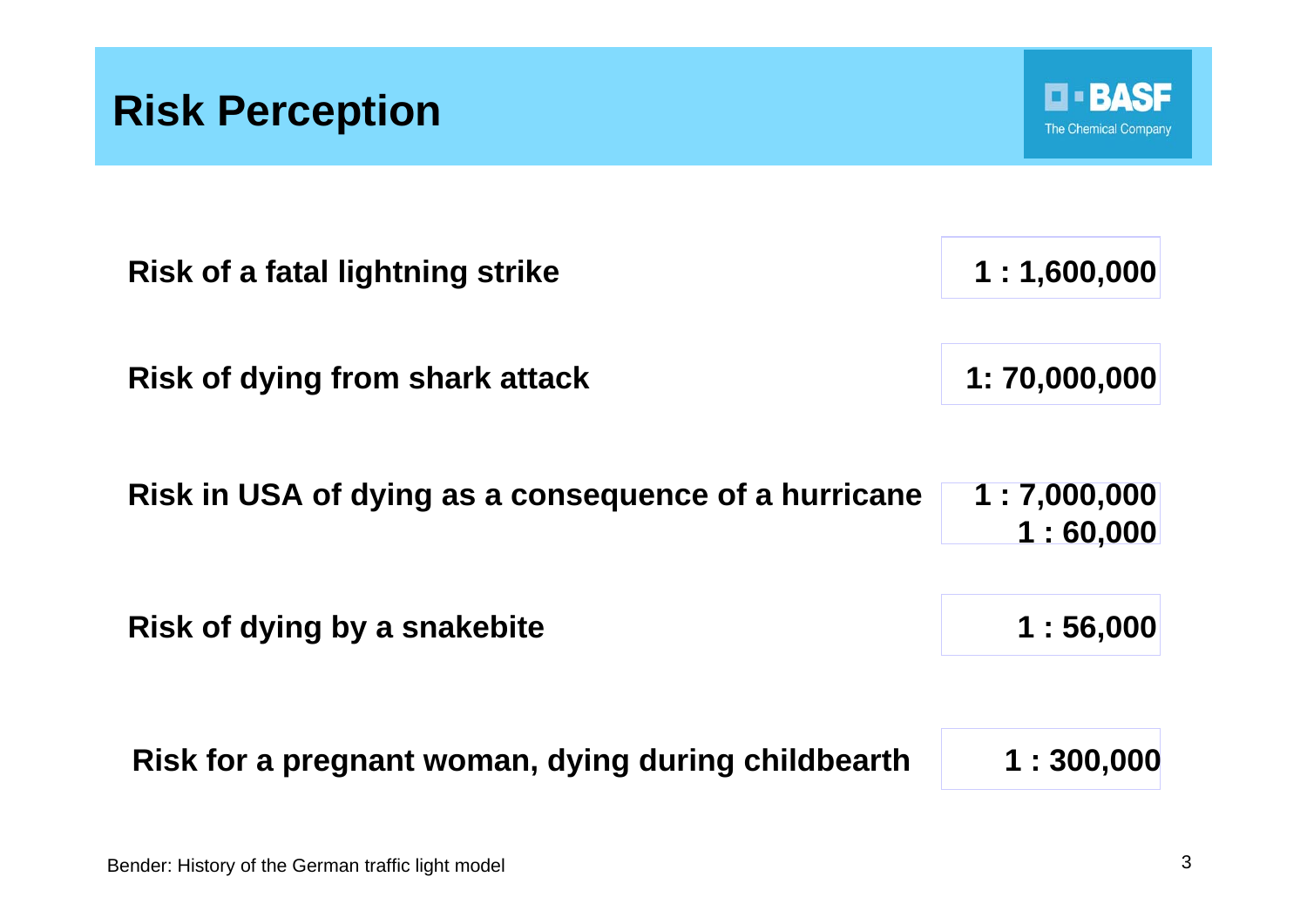**Risk of dying in hospital from an infectious disease:**

**→ 1,000 time higher than from lightning strike!** 

## **Optimum hygiene situation could prevent 30% infections in hospitals!**

Prof. Daschner, Uni-Klinikum Freiburg ("German Hygiene pope")

**Most effective measures in hospitals:** 

 $\rightarrow$  hand washing; disinfection!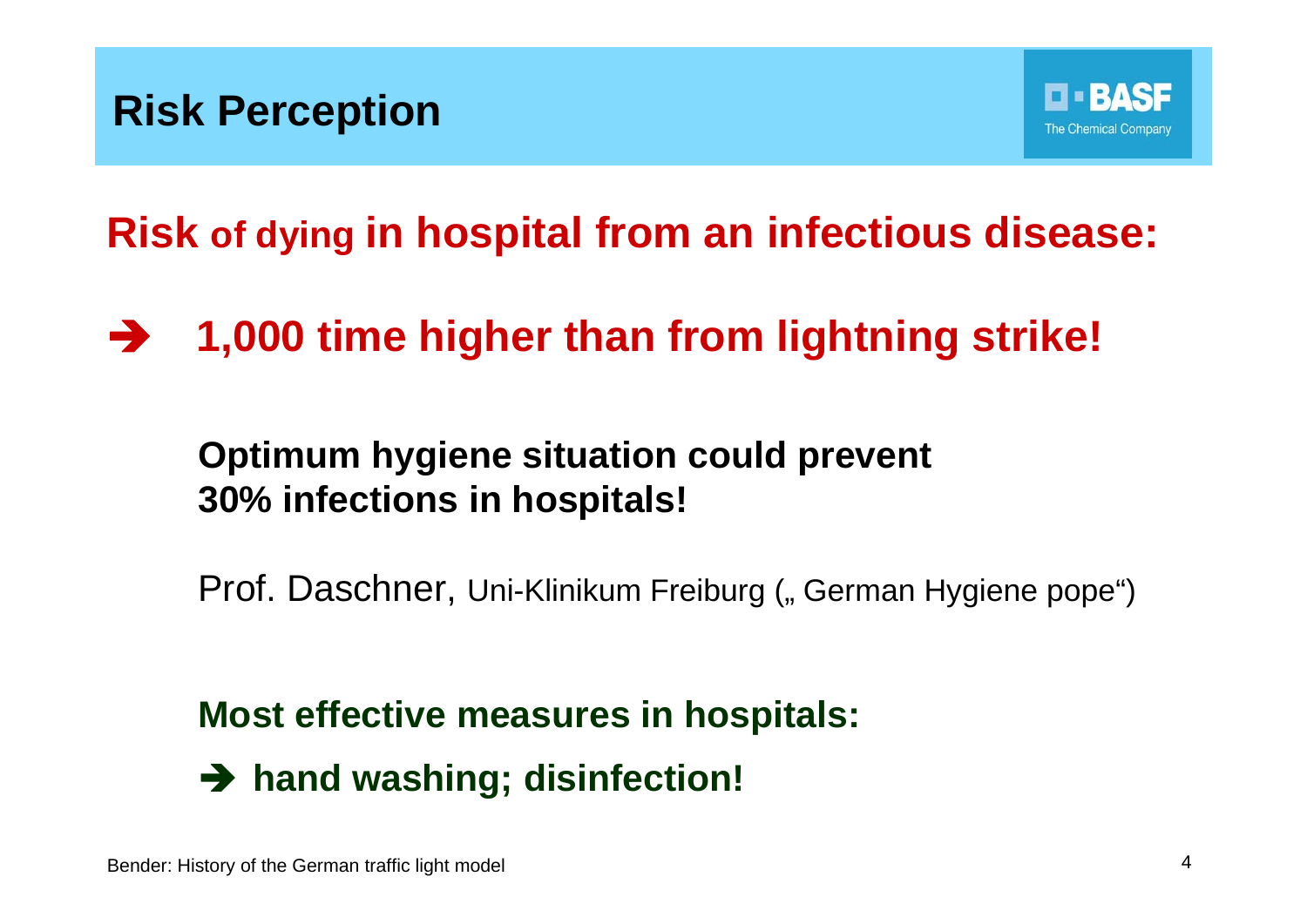## **Cause of death**



| <b>Reason</b>        | annual risk | risk per lifetime (80 a) |
|----------------------|-------------|--------------------------|
| <b>Smoking</b>       | 1:500       | 1:6                      |
| <b>Cancer</b>        | 1:600       | 1:7                      |
| <b>Heart disease</b> | 1:400       | 1:5                      |
| <b>Suicide</b>       | 1:8,000     | 1:95                     |
| <b>Paragliding</b>   | 1:555       | 1:7                      |
| <b>Plane crash</b>   | 1:1,500     | 1:19                     |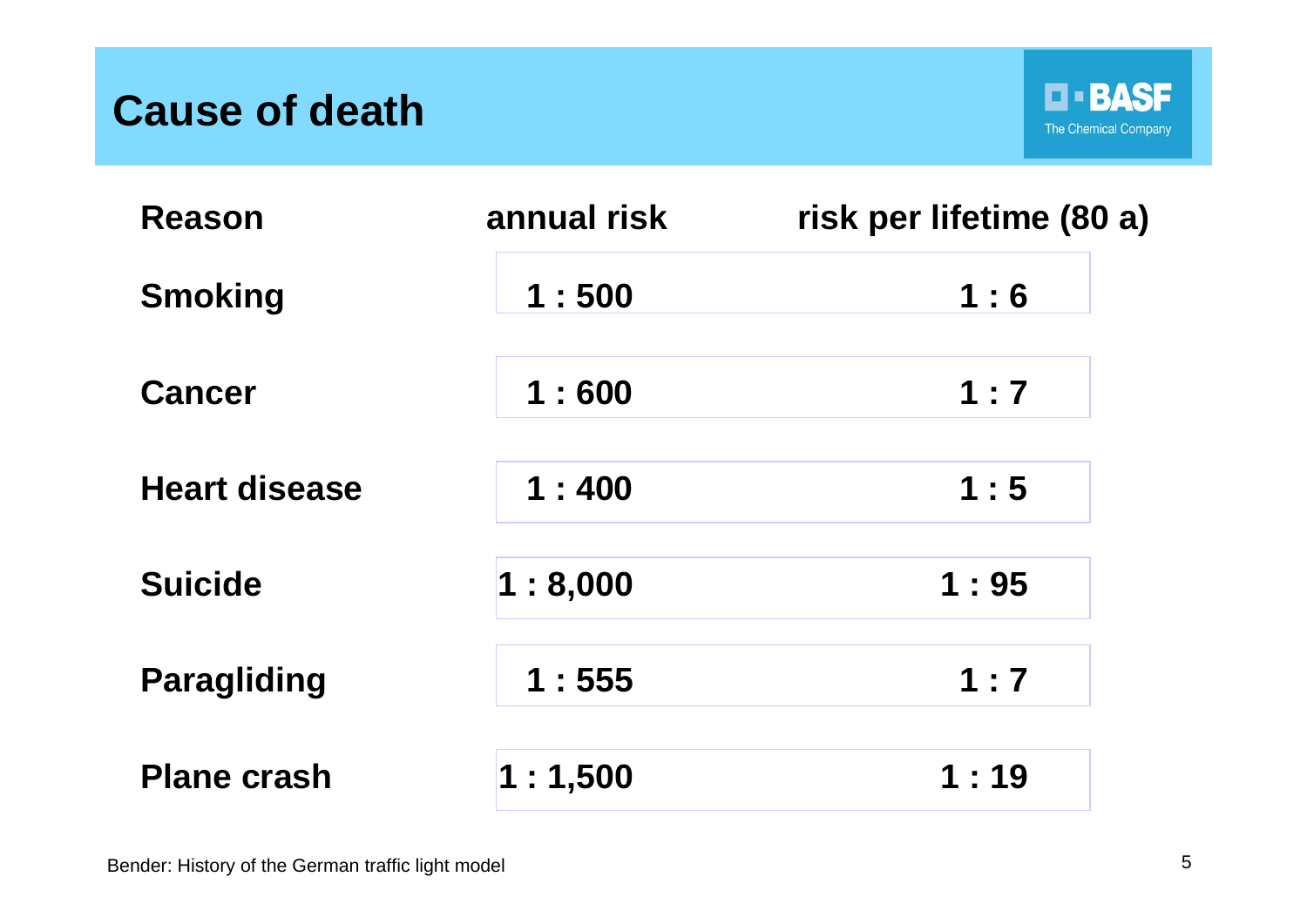# **Traffic death in Germany, 2008**

**Total number: 4,477**

**Distribution per means of transportation (driver + passenger):**

| Car               | 2368 | 53 %   |
|-------------------|------|--------|
| <b>Truck</b>      | 200  | 4.5%   |
| <b>Bus</b>        | 10   | 0.2%   |
| <b>Motor-bike</b> | 656  | 14.7 % |
| <b>Moped</b>      | 110  | 2.5%   |
| <b>Bicycle</b>    | 456  | 10.2%  |
| <b>Pedestrian</b> | 653  | 14.6 % |

#### **Automobile accident actuated by car defect: < 1 %**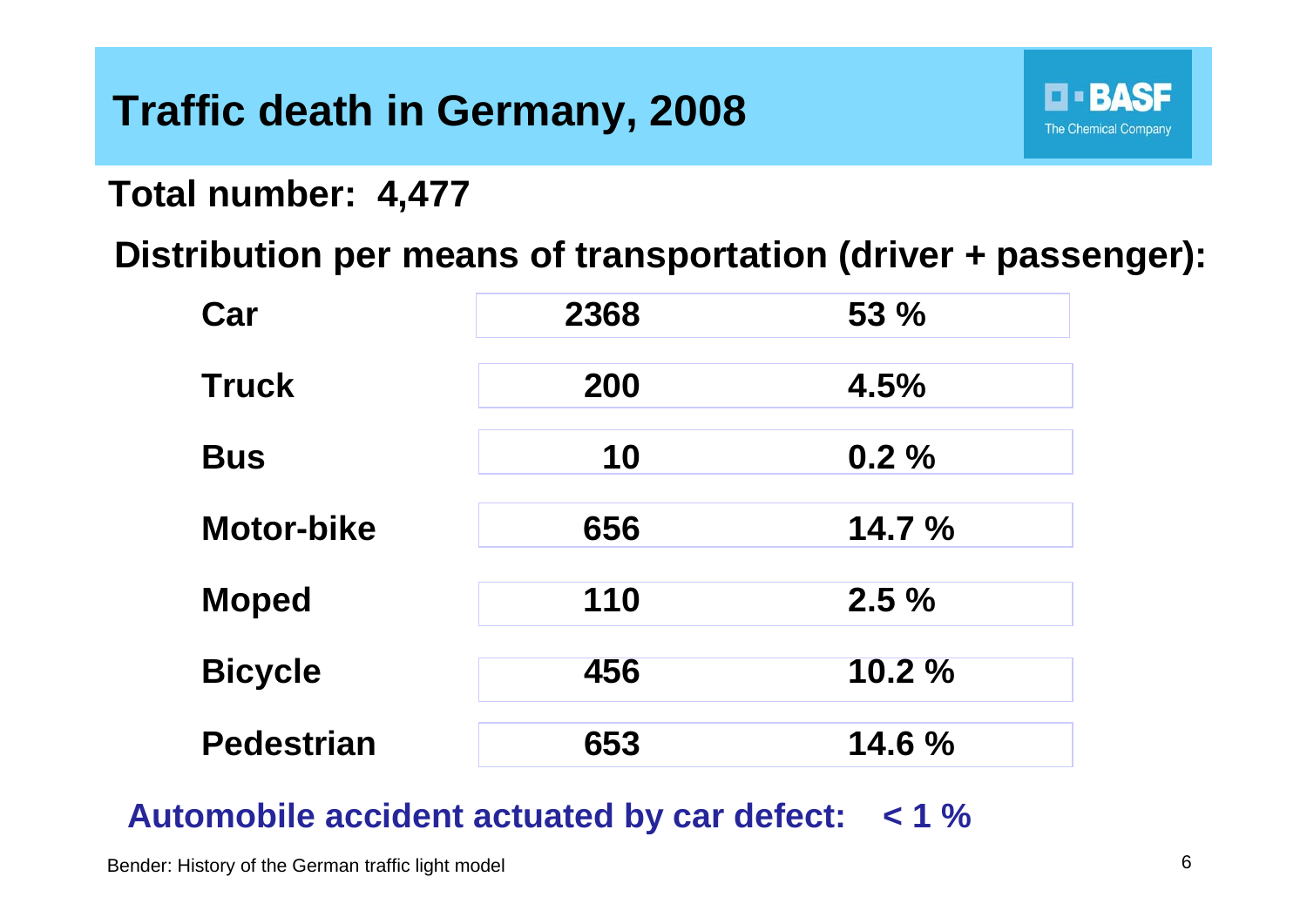# **Risk from X-ray examination**

| Kind of examination                                 | <b>Risiko</b>  |
|-----------------------------------------------------|----------------|
| Hand                                                | 1:10 Millionen |
| Elbow, knee                                         | 1:1 Million    |
| Lung, cervical spine, skull                         | 1:100,000      |
| Thoracic spine, hip, mammography                    | 1:40,000       |
| Lumbar spine, abdomen, CT- head                     | 1:10,000       |
| Stomach and small intestine (radiography), CT-spine | 1:2,000        |
| Large intestine and artery (radiography), CT-thorax | 1:1,000        |

Additional mortality risk by one time X-ray examination Source: Prof. Jung, Uni Hamburg

Bender: History of the German traffic light model 7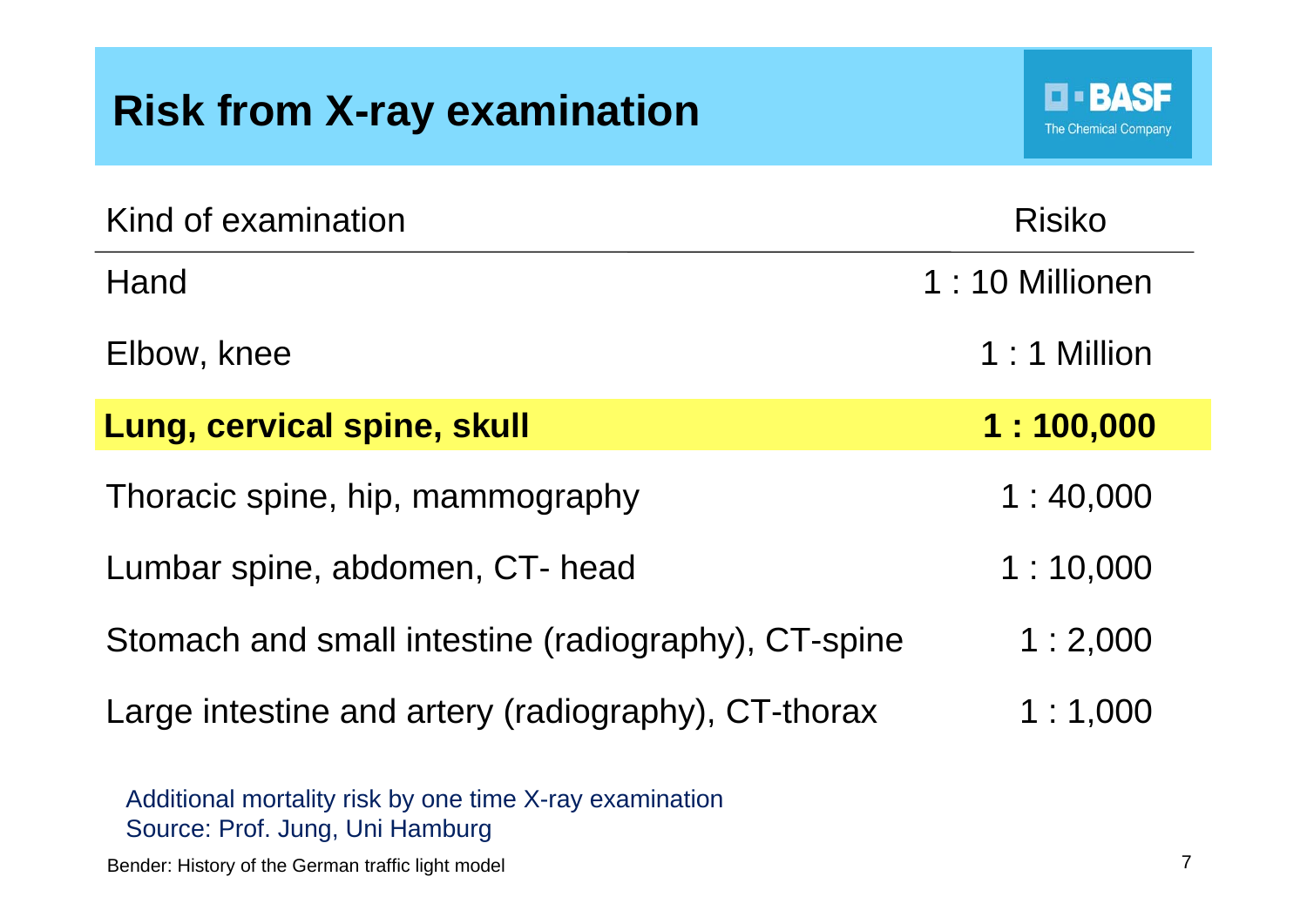

Asbestos, 1,000  $F/m<sup>3</sup>$  during whole school time:  $1 : 1,000,000$ 

Lethal risk of children as pedestrians **1**: 3,000



#### Asbestos decontamination: longer way to school (10 ms): 1 : 100,000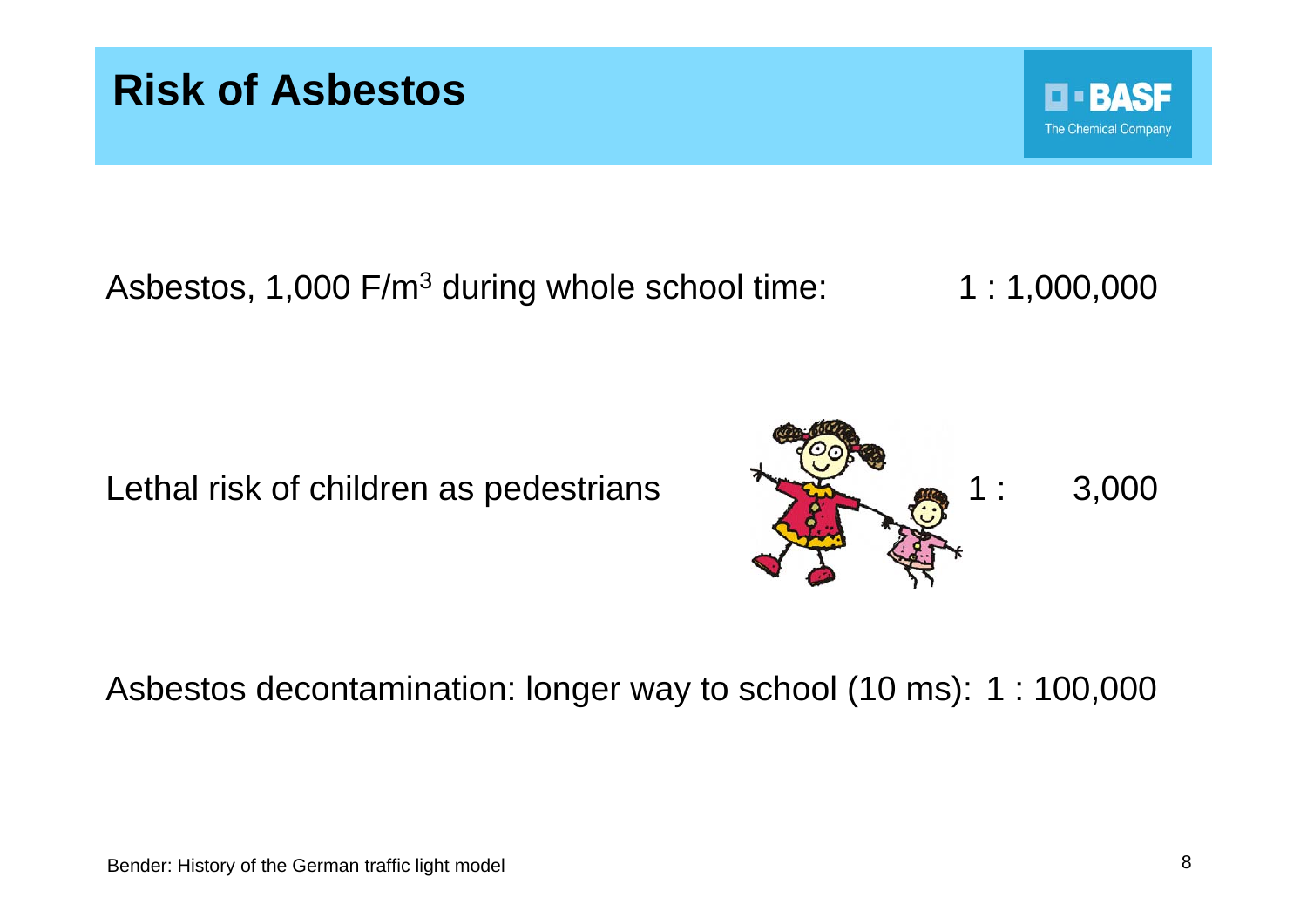# **Different Exposure Situations**

#### **General Population:**



| Exposure duration, in total: | 70 a       |
|------------------------------|------------|
| <b>Annual Exposure:</b>      | 52 w       |
| <b>Weekly Exposure:</b>      | <b>7 d</b> |
| Daily Exposure :             | 24h        |
| Exposure group:              | everybody  |
| including hypersensitive     |            |
|                              | persons    |

| <b>Workplace situation:</b> |      | Exposure :              | 40 a           |
|-----------------------------|------|-------------------------|----------------|
|                             |      | <b>Annual Exposure:</b> | 44 w           |
|                             | (Wt) | <b>Weekly Exposure:</b> | 5d             |
|                             |      | Daily Exposure :        | 8 <sub>h</sub> |
|                             |      | Exposure group :        | healthy worker |

**D-BASF**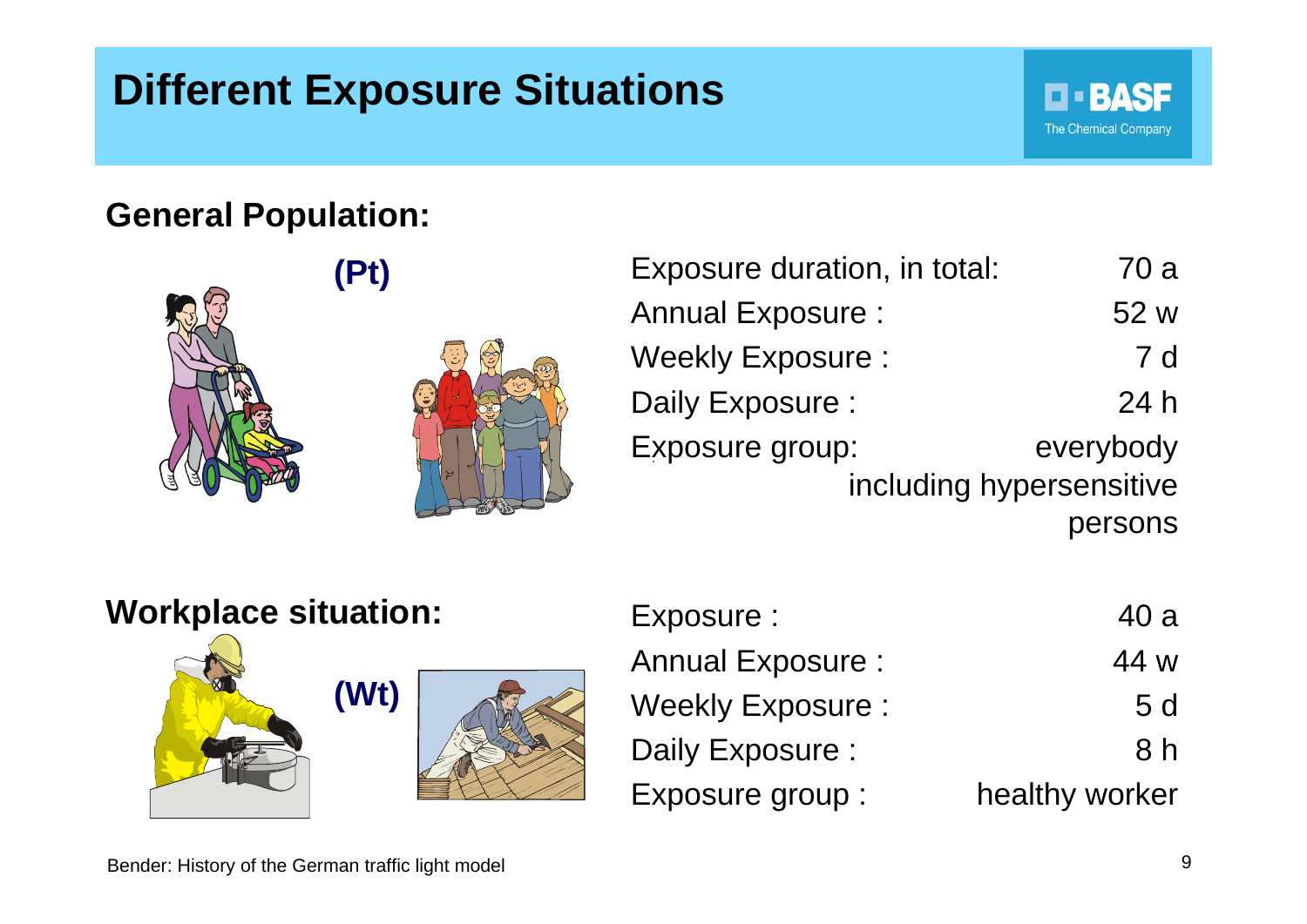# **Starting point of our Discussion**

## **Report of the Federal Environmental Agencies in 1992:**

 $\rightarrow$ Risk from the 7 most important environmental carcinogens, in total:

Urban population : **1 : 1,000/Pt** Rural population: **1 : 5,000/Pt**



The risks for the urban population was assessed as being to high.

**Goal:** adaptation to situation of the rural population

Intermediate step:

Urban population : **1 : 2,500/Pt**



Bender: History of the German traffic light model 10  $\sqrt{16}$  and  $\sqrt{14}$   $\sqrt{14}$   $\sqrt{16}$  10

**factor: ~14**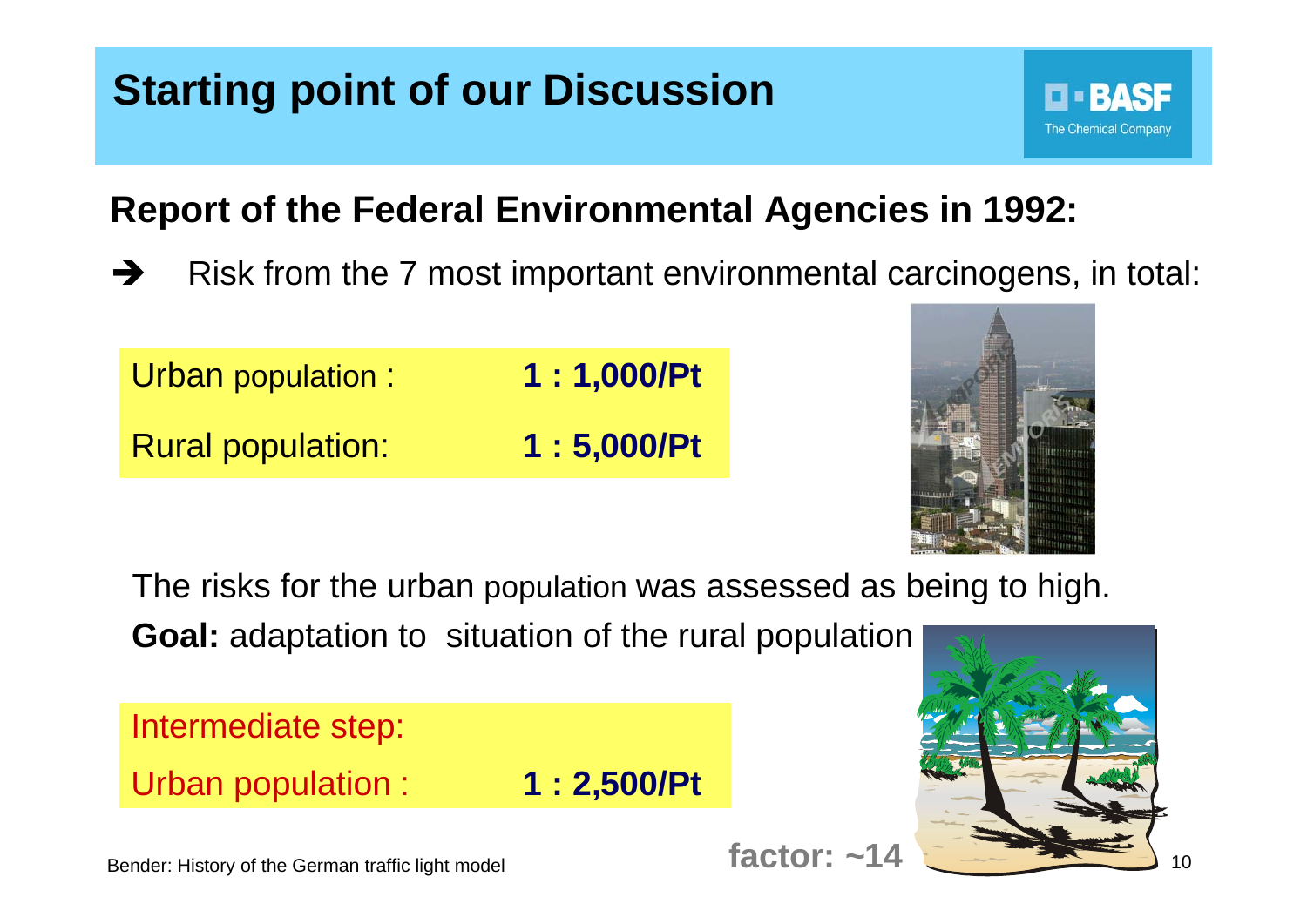# **Radiation Safety Regulation**

**Accepted maximum annual radiation dose for employees:**

Ö**20 mS/a**

**Accepted maximum lifetime radiation dose for employers:**

- $\Rightarrow$ **400 mS**
- ⇒**additional risk cancer : 2 : 100/Wt**

**Natural Radiation Exposure** 

- $\rightarrow$  radiation dose: 1 mS/a
	- additional risk cancer: **4 : 1,000/Pt**





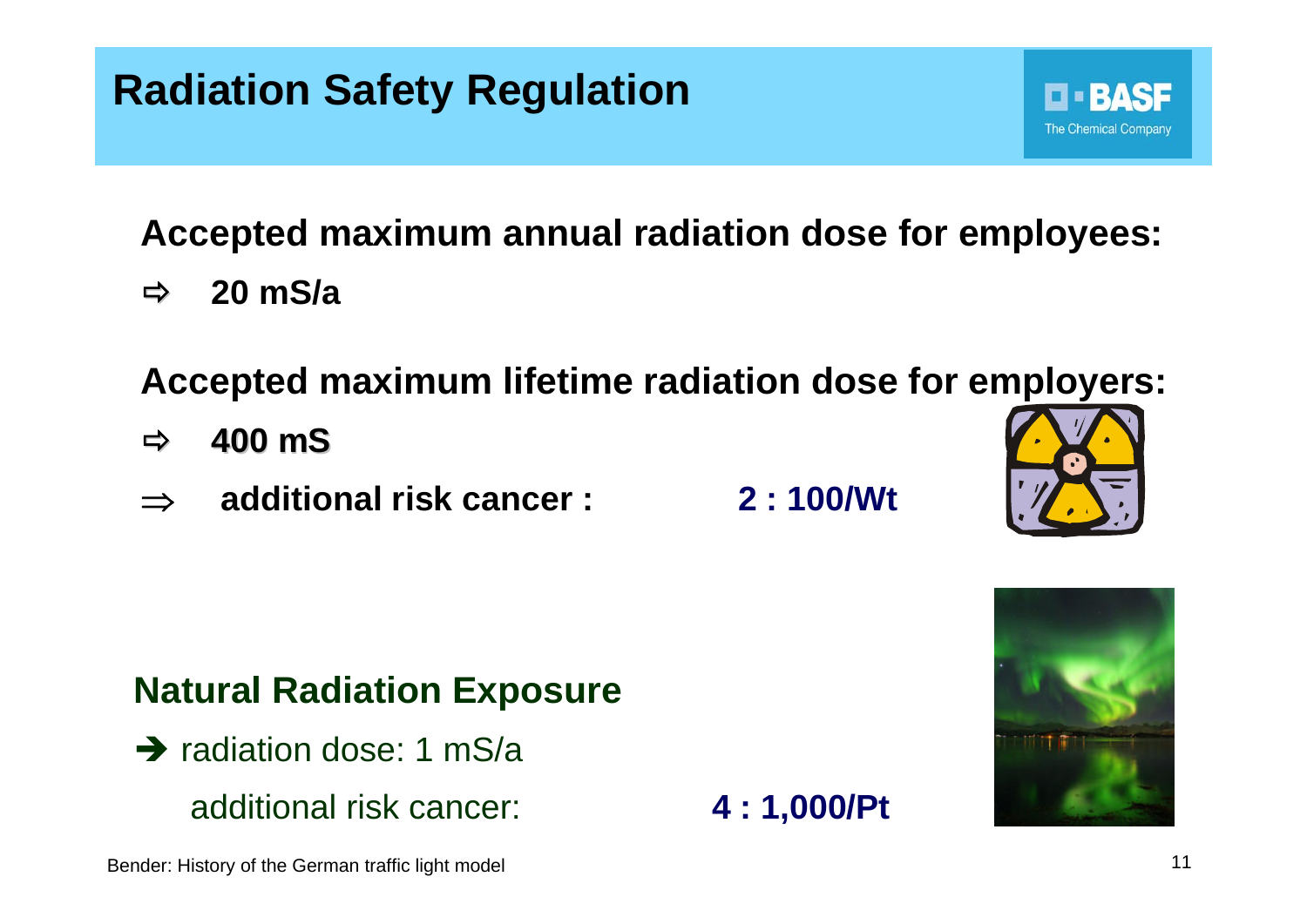# **Lethal risks in different branches of economy**

| Forestry           | $2.5:1,000$ /Wt |
|--------------------|-----------------|
| <b>Agriculture</b> | $3:1,000$ /Wt   |
| Construction       | 2 : 1,000 / Wt  |
| Mining             | 3:1,000 / Wt    |
| Retail             | 4:10,000 / Wt   |

**D-BASF**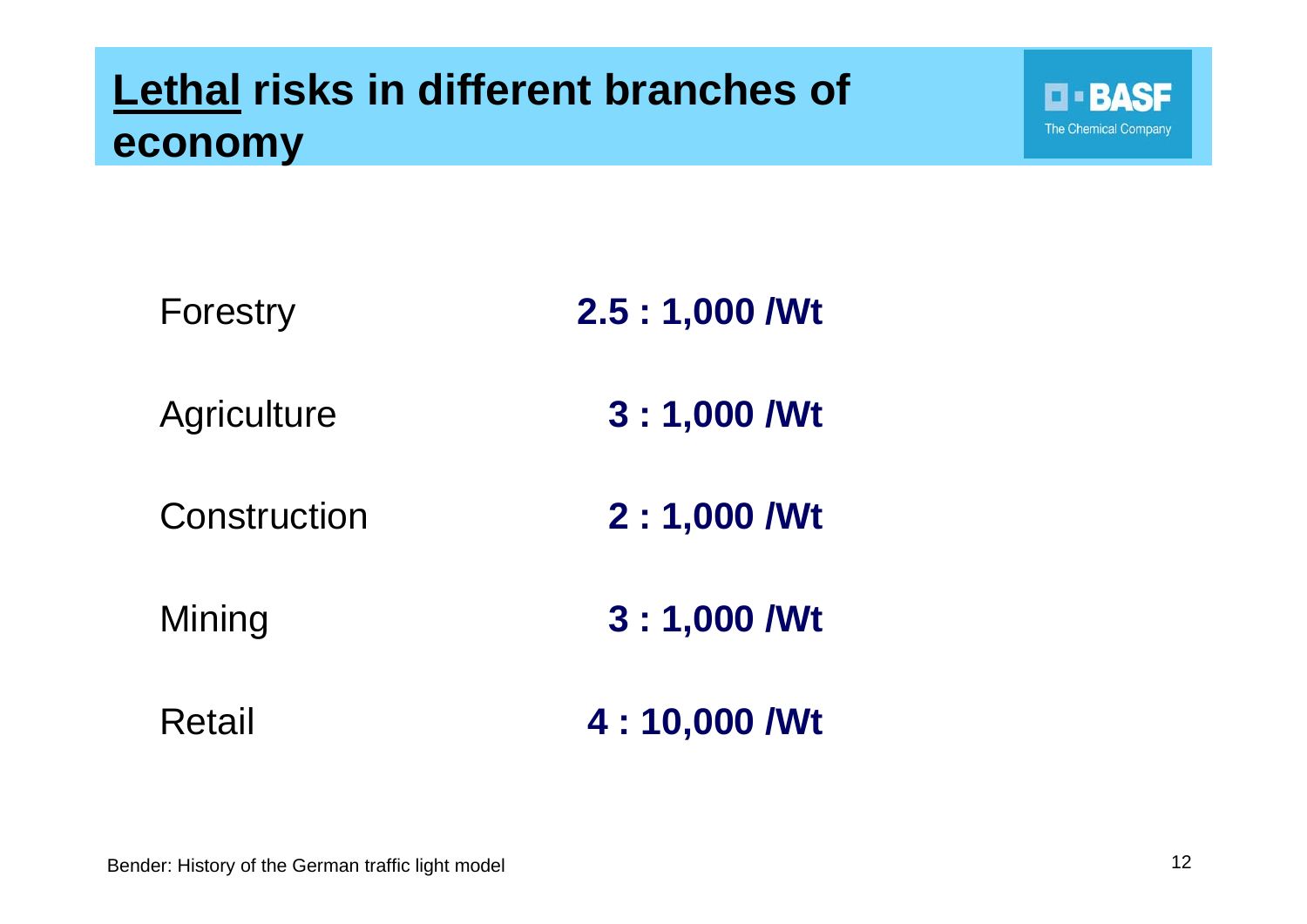Bender: History of the German traffic light model 13

Diesel engine emissions (5 ng BaP/m3) **2 : 10,000/Pt**

Cadmium in environmental dust **2 : 100,000/Pt**

**Common substances risks of every day life**

Arsenic in drinking water (10 µg/l) **5 : 10,000/Pt**

Dioxin in food (2 pg Teq/kg) **3 : 10,000/Pt**



137

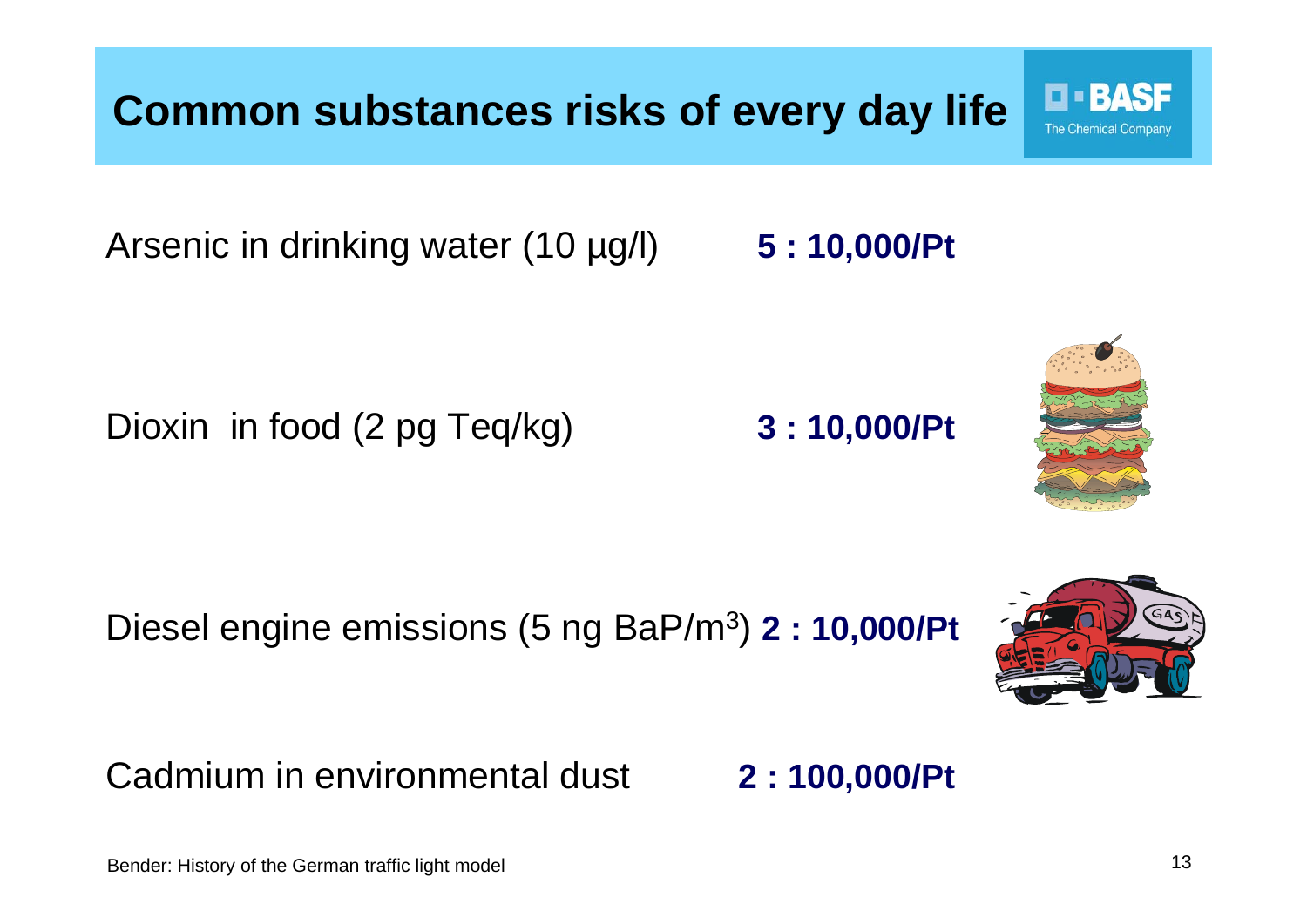## **Natural carcinogens in food**



**bacon (100 g) 0,3** μ**g calamaris 7,9** μ**g**





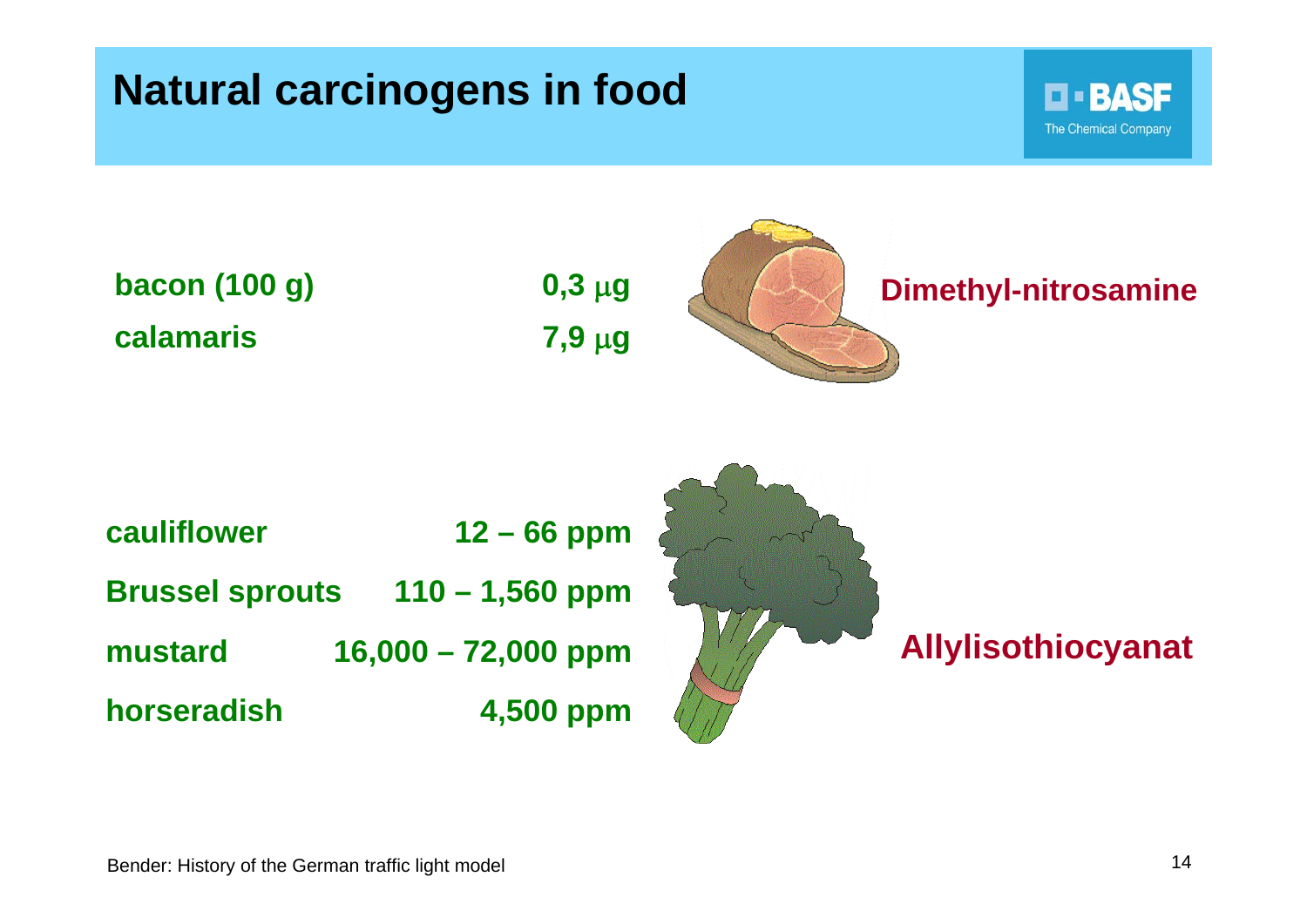# **Thresholds for Carcinogens and Mutagens**



**Are there currently no health-based thresholds for every carcinogens and mutagens?**

**Is this statement true for all carcinogens and mutagens?**

 $\rightarrow$  **non-genotoxic** (and non DNA-reactive) **carcinogens** have thresholds as a basic principle and a health-based OEL can be established!

⇒ carcinogens of category 4 German MAK-List, **SCOEL Group D**

 $\rightarrow$  **genotoxic** carcinogens can also have a threshold ⇒ category 5 of German MAK-List, **SCOEL Group C**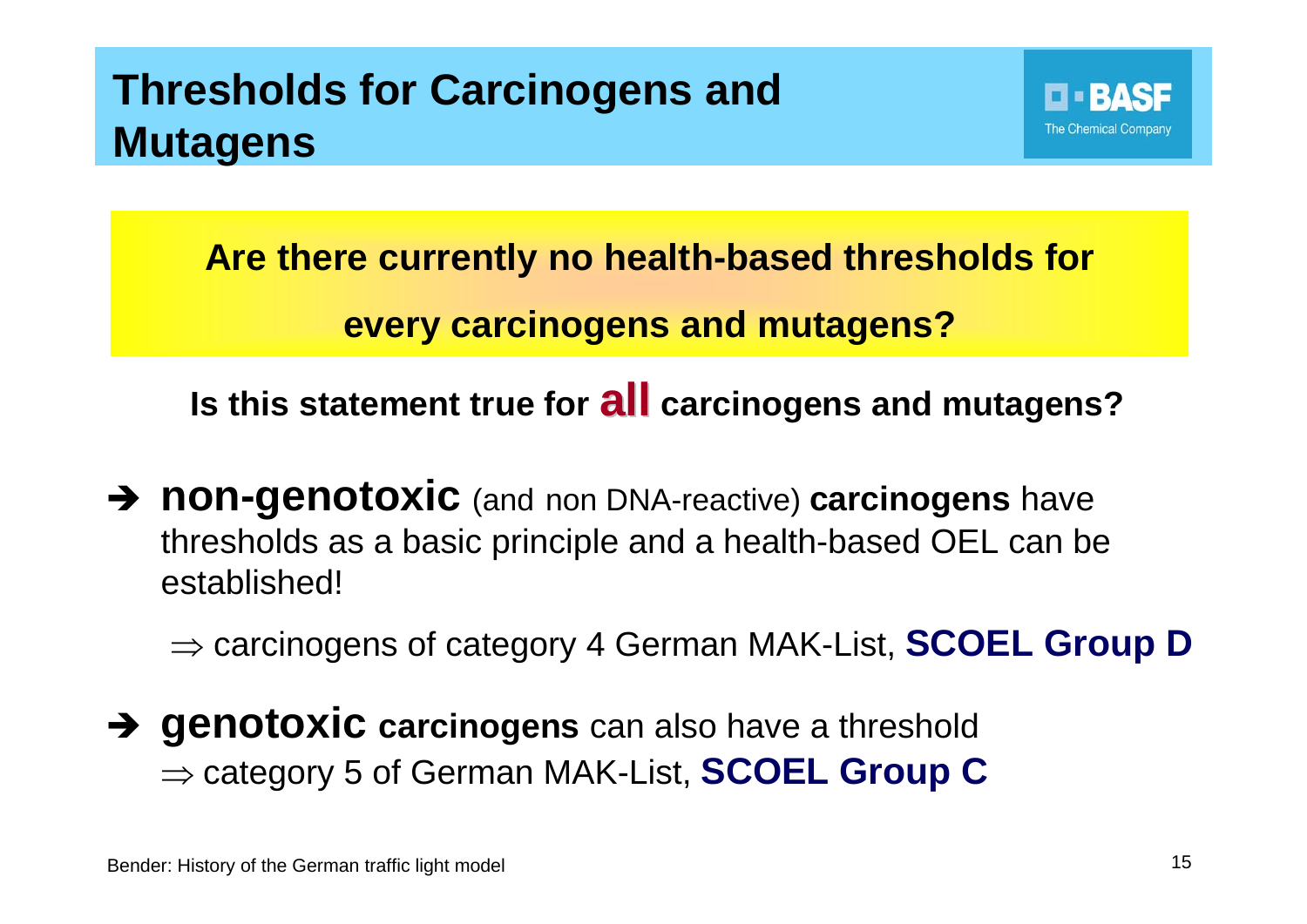

Bender: History of the German traffic light model 16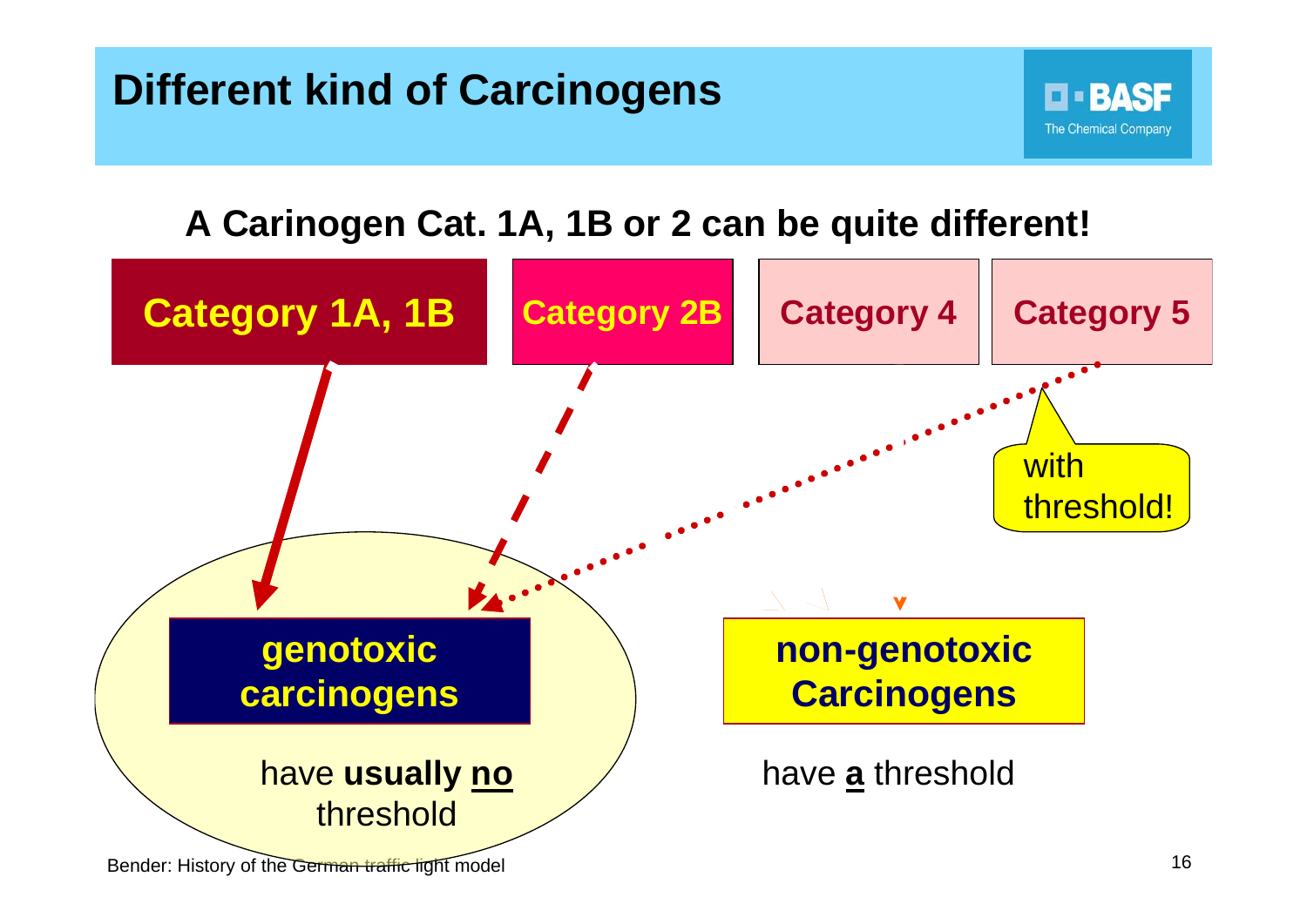# **Risk extrapolation from high to low exposure**

**D-BASF** The Chemical Company



Bender: History of the German traffic light model and the state of the German traffic light model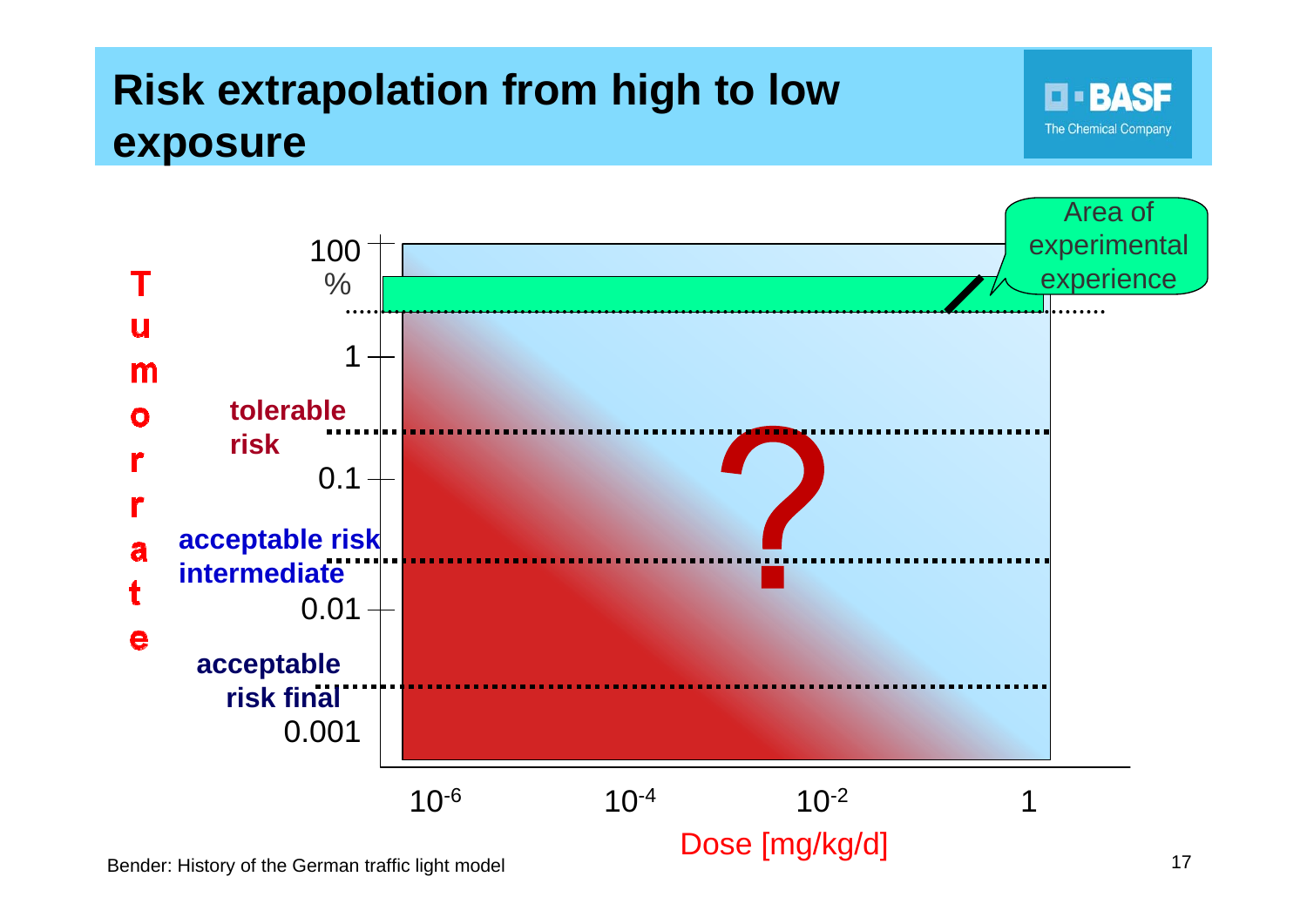



# **Accepted risks in different countries, e.g. NL (DECOS), USA (EPA)**

# **1 : 1,000,000 Pt**

**Calculated for the workplace situations, based on the same exposure dose:**

# **4 : 100,000 Wt**

Bender: History of the German traffic light model 18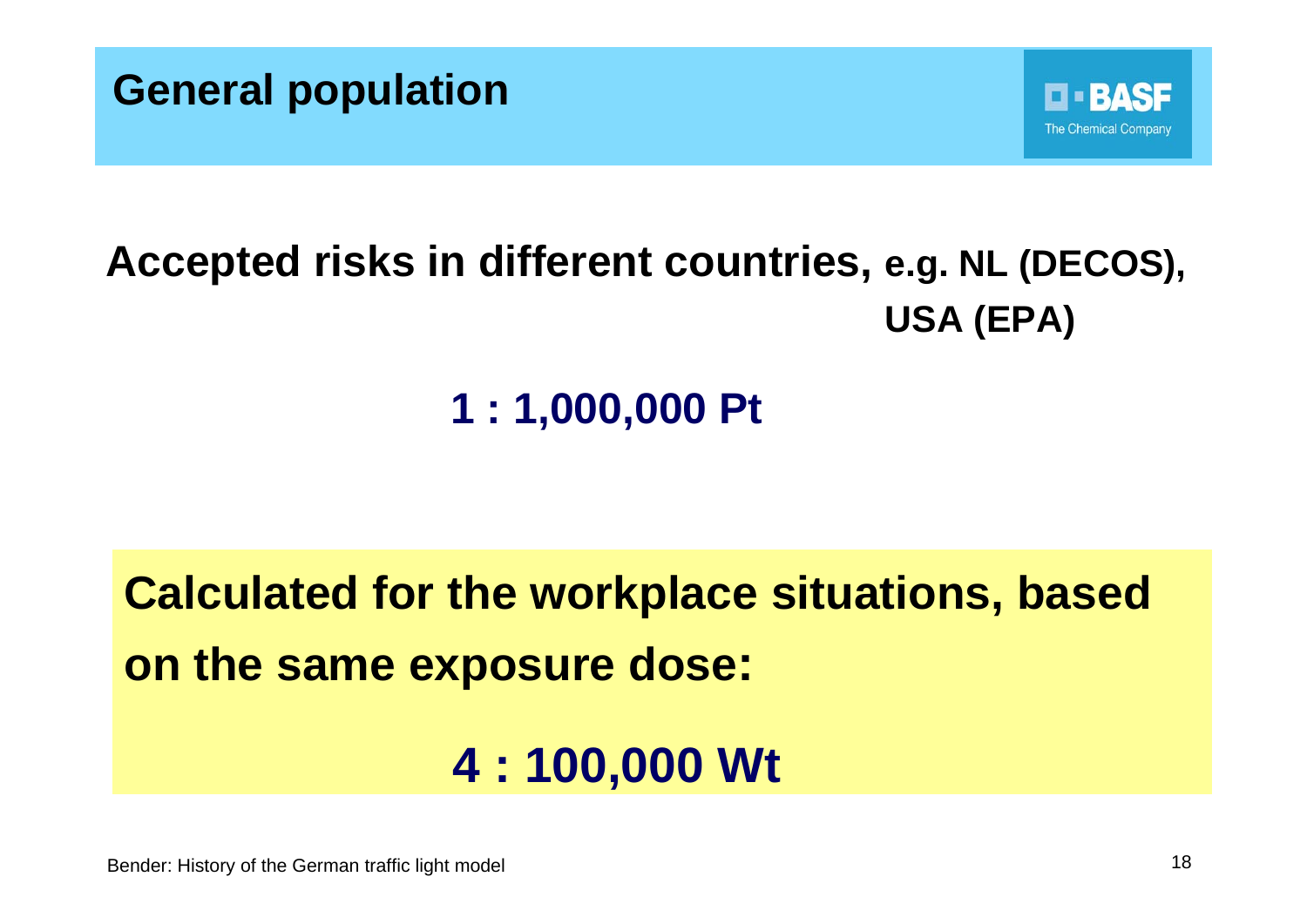



**Tolerable Risk:**Threshold, above which employees should not be exposed

# **Acceptable Risk (intermediate, until 2018: 4 : 10,000 Wt) from 2019: 4 : 100,000 Wt**

#### **Acceptable risk:**

Risk at the workplace without any additional safety measures required by the agencies

**FEBASE**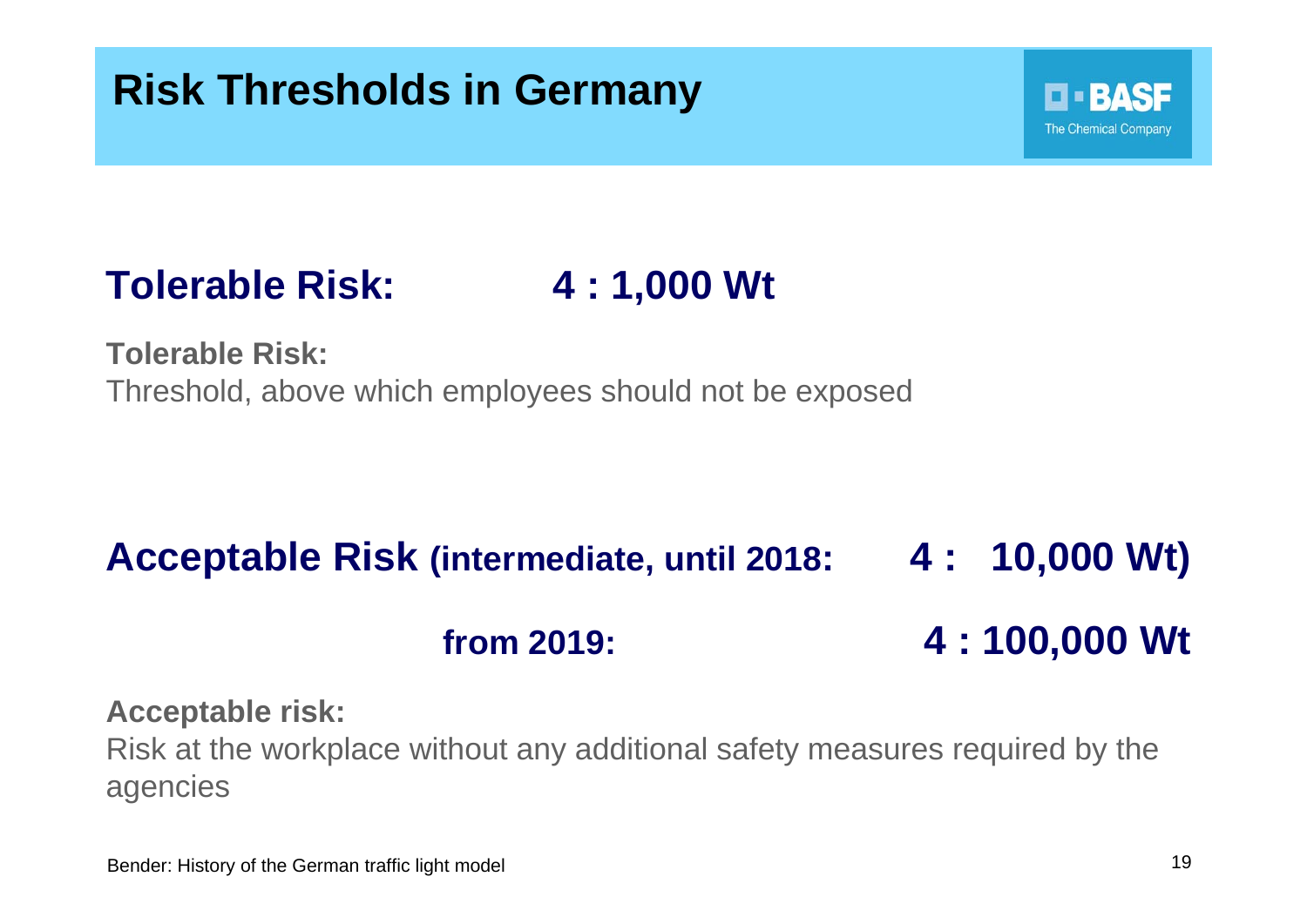



## **Division into 3 risk areas:**

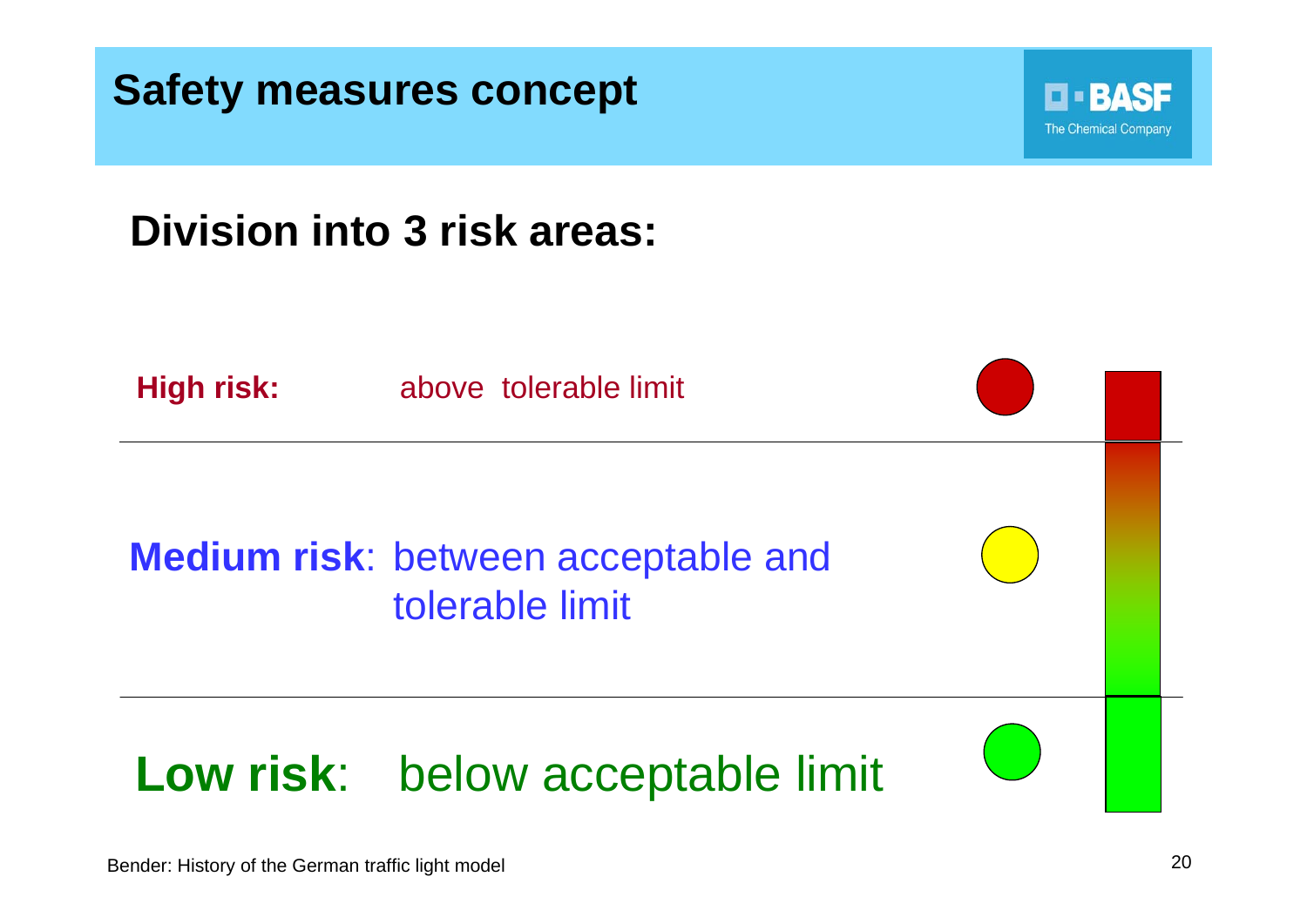## **Safety measure concept**

#### *Priorisation of the different measure options in dependence of the risk*



**D-BASF**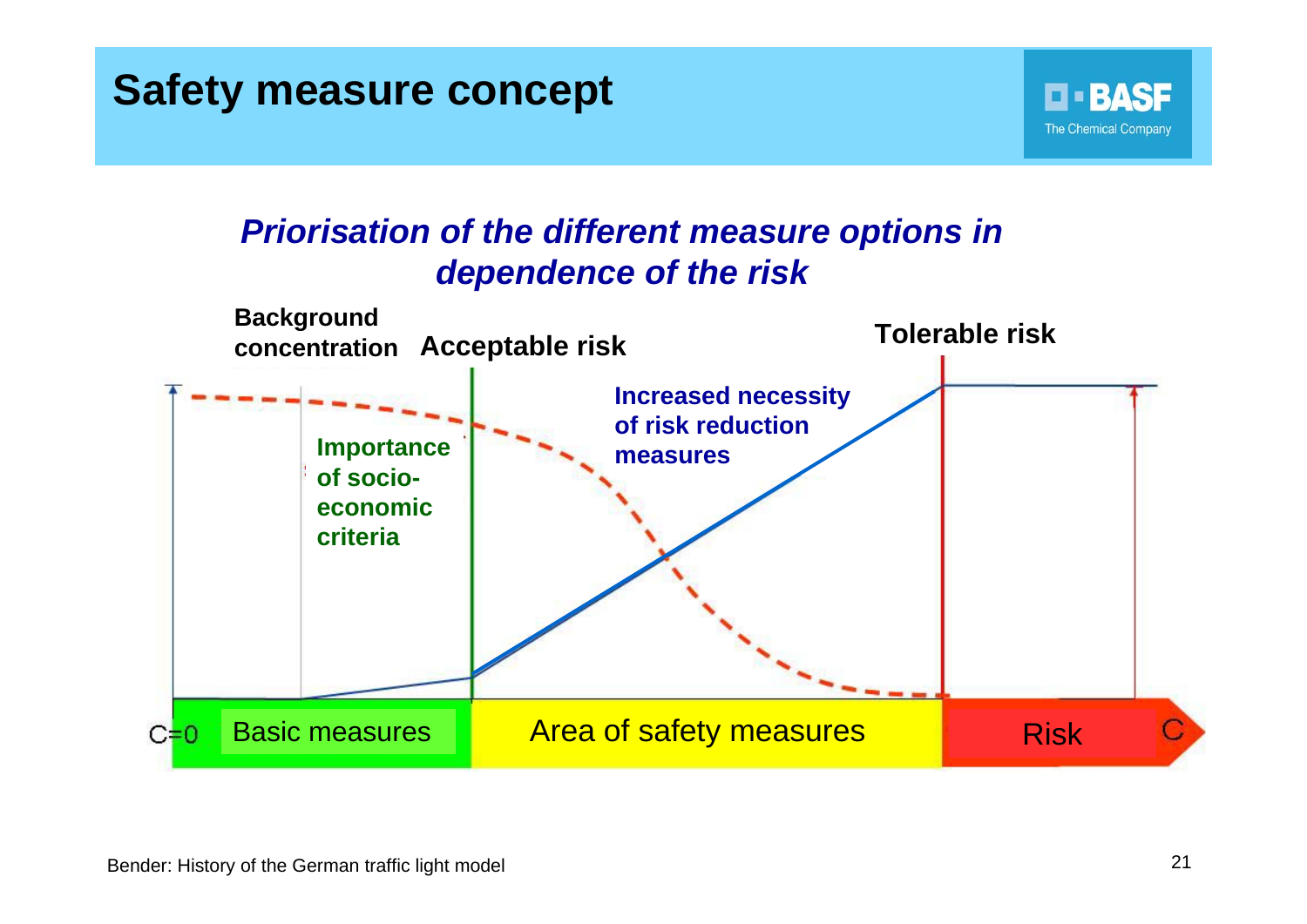# **Consideration: state of technology**

#### **Procedure is needed, if state of the technology is**

**The Chemical Company** 

 $\rightarrow$  belove tolerable concentration

or even

 $\rightarrow$  belove acceptable concentration

## **General principle:**

- $\rightarrow$  prohibition of degradation
- $\rightarrow$  former German TRK-values are not allowed to exceed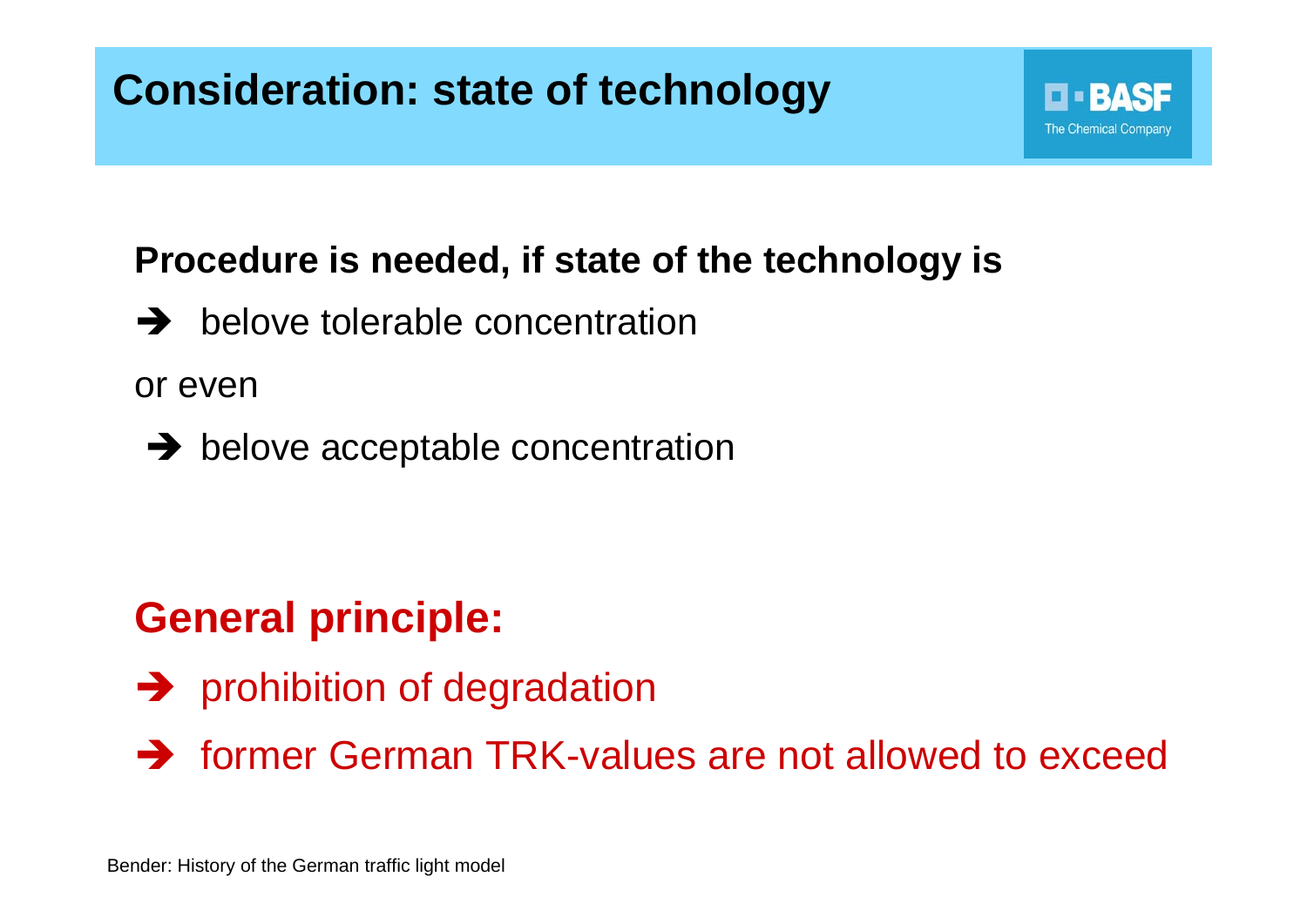# **Exposure-Risk-Relationship**

## **Tolerable and acceptable risk:**

Ö substance independent **risks**, which express a statistical risk of a cancer disease

## **Tolerable concentration concentration:**

 $\Rightarrow$ **concentration** in the air at the workplaces of a specific substance, which correlate with the tolerable risk

### **Acceptable concentration concentration:**

Ö **concentration** in the air at the workplaces of a specific substance, which correlate with the acceptable risk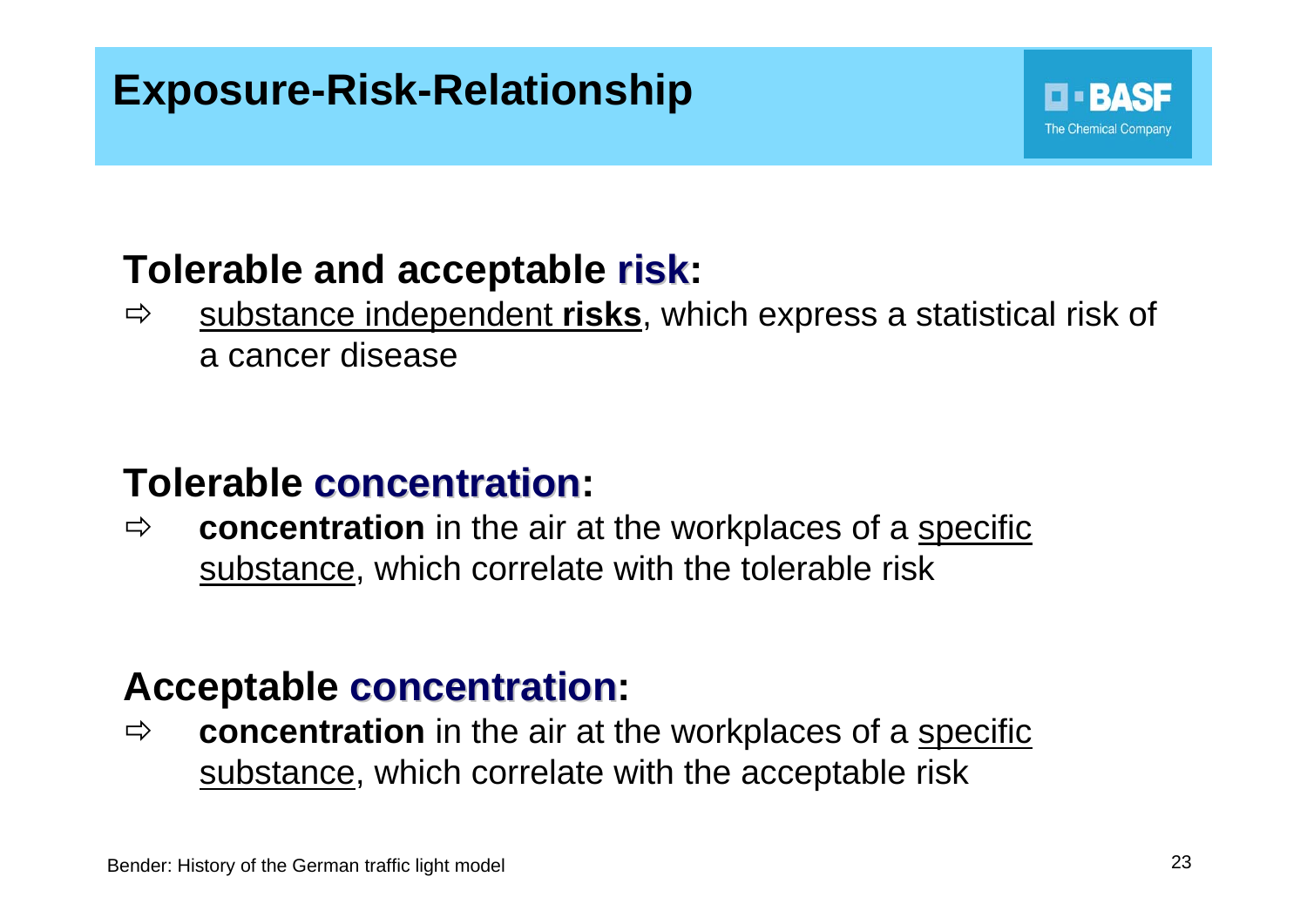## **Next steps**

#### **Acceptable and tolerable concentration:**

 $\Rightarrow$ defined as TWA (time-weighted-average) for 8 h shift

#### **Peak exposure:**

 $\Rightarrow$  Short time exposure limits (STEL) are established additionally, if needed

#### **Different assessment duration:**

- $\Rightarrow$  For particles without acute (to chronic) health effects:
	- $\rightarrow$  assessment duration  $>$  shift are in discussion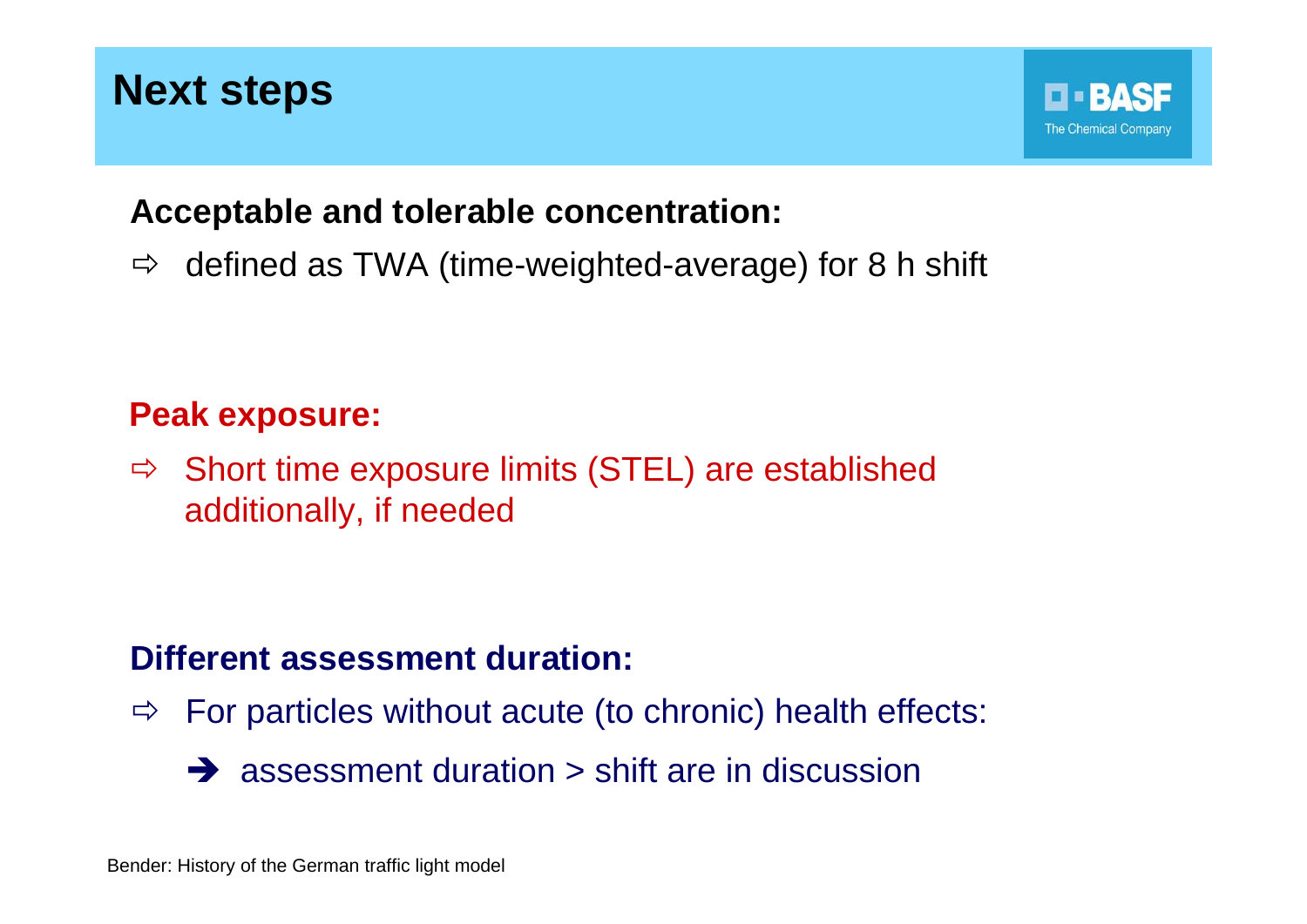## **Next steps**

#### **Consideration of background concentration (ubiquitary):**

- $\Rightarrow$  procedure, if background concentration is above acceptable concentration
	- $\%$  nitrosamines

#### **Analytical limitations:**

- $\Rightarrow$  procedure, if detection limit is above acceptable concentration and can not be reached with reasonable effort
	- $\psi$  fibres, nitrosamines

#### **Endogenous carcinogen:**

- $\Rightarrow$  Consideration of endogenous produced carcinogens
	- $\%$  ethylenoxide